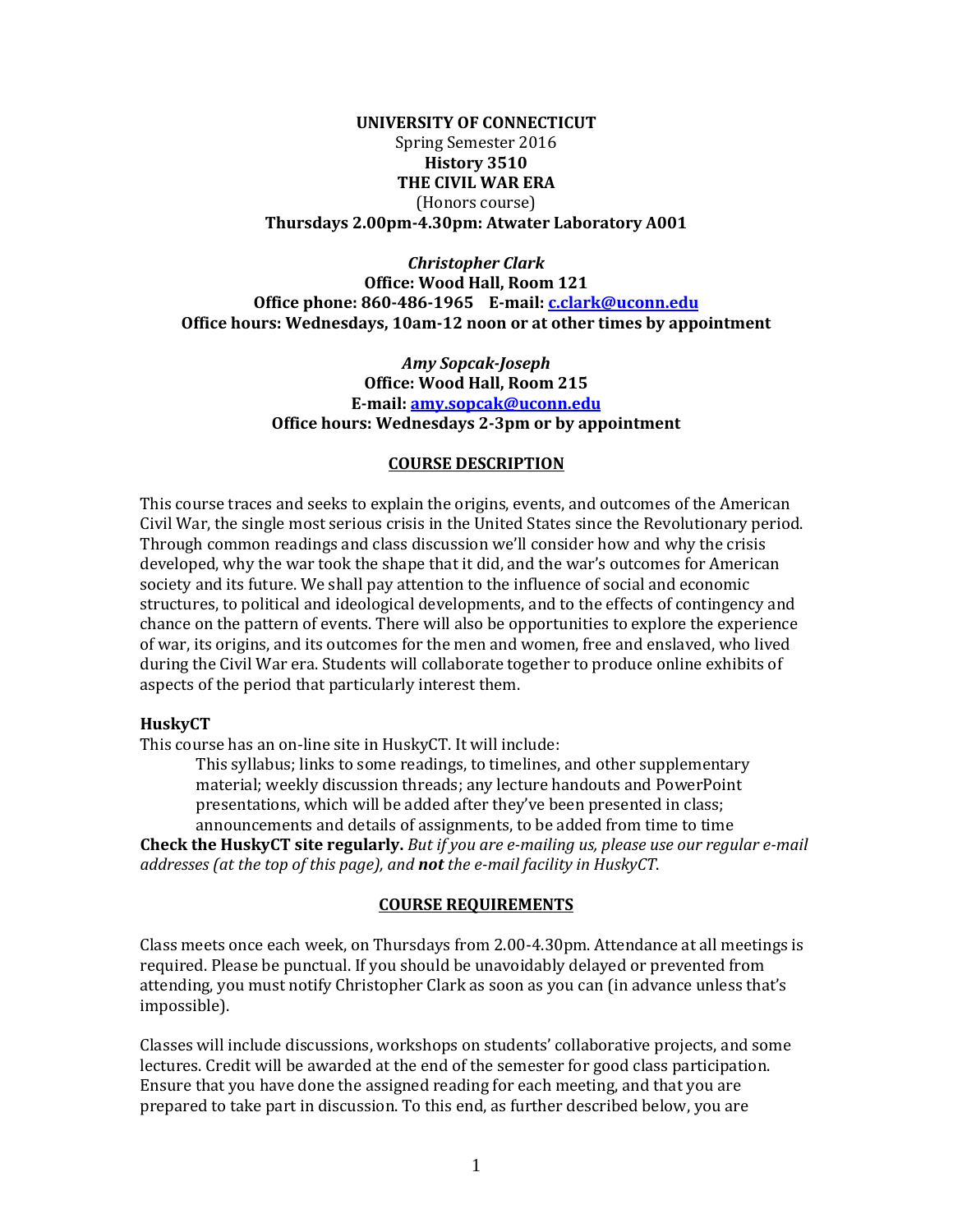required to write and submit weekly contributions to discussion threads on HuskyCT and to undertake collaborative research towards producing web-based exhibits on topics of your choice.

**The following books are required for the course** and available for purchase at the UConn Textbook Store:

James M. McPherson, *Battle Cry of Freedom: The American Civil War* (originally published 1988)

Bruce Levine, *Half Slave and Half Free: The Roots of Civil War* (originally 1992) Eric Foner, *The Fiery Trial: Abraham Lincoln and American Slavery* (2010) (Foner *FT*) Drew Gilpin Faust, *This Republic of Suffering: Death and the American Civil War* (2008) Eric Foner, *A Short History of Reconstruction* (2014 edition) (Foner *SHR*)

**Other reading materials are available electronically** in one or other of three ways: (1) via a link or other guidance provided in the syllabus; (2) in the Readings section of the HuskyCT site (indicated by **"H"** in the syllabus); or (3) via the "America: History & Life" database on the UConn Libraries website: go to [http://rdl.lib.uconn.edu/subjects/1907,](http://rdl.lib.uconn.edu/subjects/1907) click on the "America: History & Life" link, enter author and title information in the search fields, and follow links to the full-text version. Off-campus users will be prompted to log in using their NetID.

Timelines and other general reference information are available at the website of the Gilder Lehrman Institute of American History<https://www.gilderlehrman.org/history-by-era>

#### **ASSIGNMENTS**

1. Before each class meeting you must post to the relevant HuskyCT discussion thread a 400-word essay on an aspect of the reading for that week. You are free to choose the topic to discuss and the approach you take to it (for instance, questions you want raised in class discussion, comments on an author's interpretation of an issue, something that puzzles you or, on the other hand, that the reading clarified for you), but the posting must be in essay form with an introduction, an argument, and a conclusion. You must submit this *no later than 9.00 on the morning of the day the class meets*. Timely participation in these discussion threads is a requirement, and will count towards the class participation element of the final course grade. The quality of these posts will influence your grade for class participation, so prepare them carefully and thoughtfully.

2. Students will form into small groups and will collaborate to curate a series of online exhibitions on aspects of the Civil War era. Each group will select a theme, conduct research, and select and analyze primary sources. The exhibits will include an introductory essay that explains the significance of the theme, a historiographical essay, and an analysis of the primary sources in the exhibit that connects these with the theme. Each group will present its work to the class at the end of the semester. Students will also evaluate their group's ability to work together. You will work in groups no smaller than 2 and no larger than 4. You are encouraged to use the Google Sites tools that are provided through your Google email account. Deadlines for stages of the project and other details of this assignment will be given in class and posted to the HuskyCT site.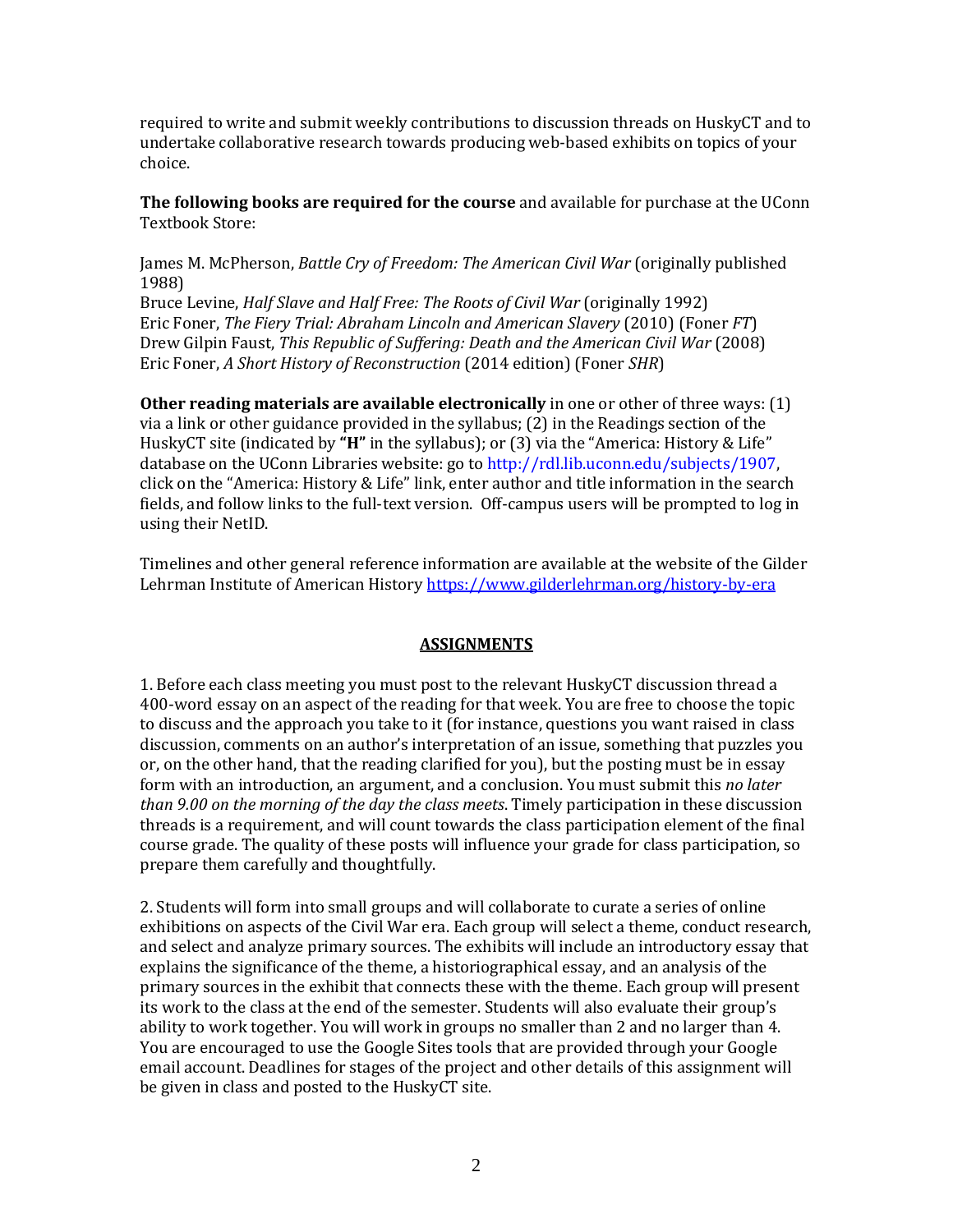3. You will also individually write and submit a 5-page paper on an aspect of the exhibit topic you have worked on. This will be due at the time scheduled for the final examination in the course. Further details of this assignment will be provided later.

## **Grading**

There will be no mid-term or final examination. Grades will instead be earned by:

*Course participation*: 40% of the final course grade, based on participation in class discussion and the weekly HuskyCT postings *The online exhibit*: 35%, based on the quality of the outcome and the in-class presentation, and on an element of peer-evaluation *The 5-page paper*: 25%

Failure to submit any assignment will result in an "F" for that portion of the final course grade.

# **Standards for grading papers and exhibit materials**

Participating in class and completing assignments are necessary, but not sufficient, to earn a high grade. Work must also be of good quality.

**"A"** is for work of very high quality, demonstrating an accurate and insightful understanding of the topic, which states and develops a coherent line of argument that is well supported by evidence and attentive to historical context, and that is well written and free of major spelling or grammatical errors;

**"B"** is for good-quality work that demonstrates an accurate understanding of the topic, develops a clearly identifiable line of argument, adequately supported by evidence and grasp of historical context, and is organized into coherent paragraphs and complete sentences with few errors of spelling or grammar;

**"C"** is for mediocre work that fulfills the requirements of the assignment, but is superficial or simplistic, shows incomplete understanding of the topic or of the historical context, or is poorly written or poorly organized;

**"D"** is for poor-quality work that falls short of fulfilling the requirements of the assignment because it lacks understanding, fails to attempt to make an argument, or is badly written or organized;

**"F"** is for work that demonstrates ignorance of the topic, or that is in any way plagiarized.

# **A warning about cheating and plagiarism**

Academic misconduct is a violation of the University of Connecticut's Student Code and will not be tolerated. Misconduct includes signing an attendance sheet for another student; copying or sharing answers in written work, unless this is explicitly permitted; plagiarism; having someone else do your work or taking credit for work to which you have not contributed.

Penalties range from an F for an individual piece of work to an F for the course according to the seriousness of any offense.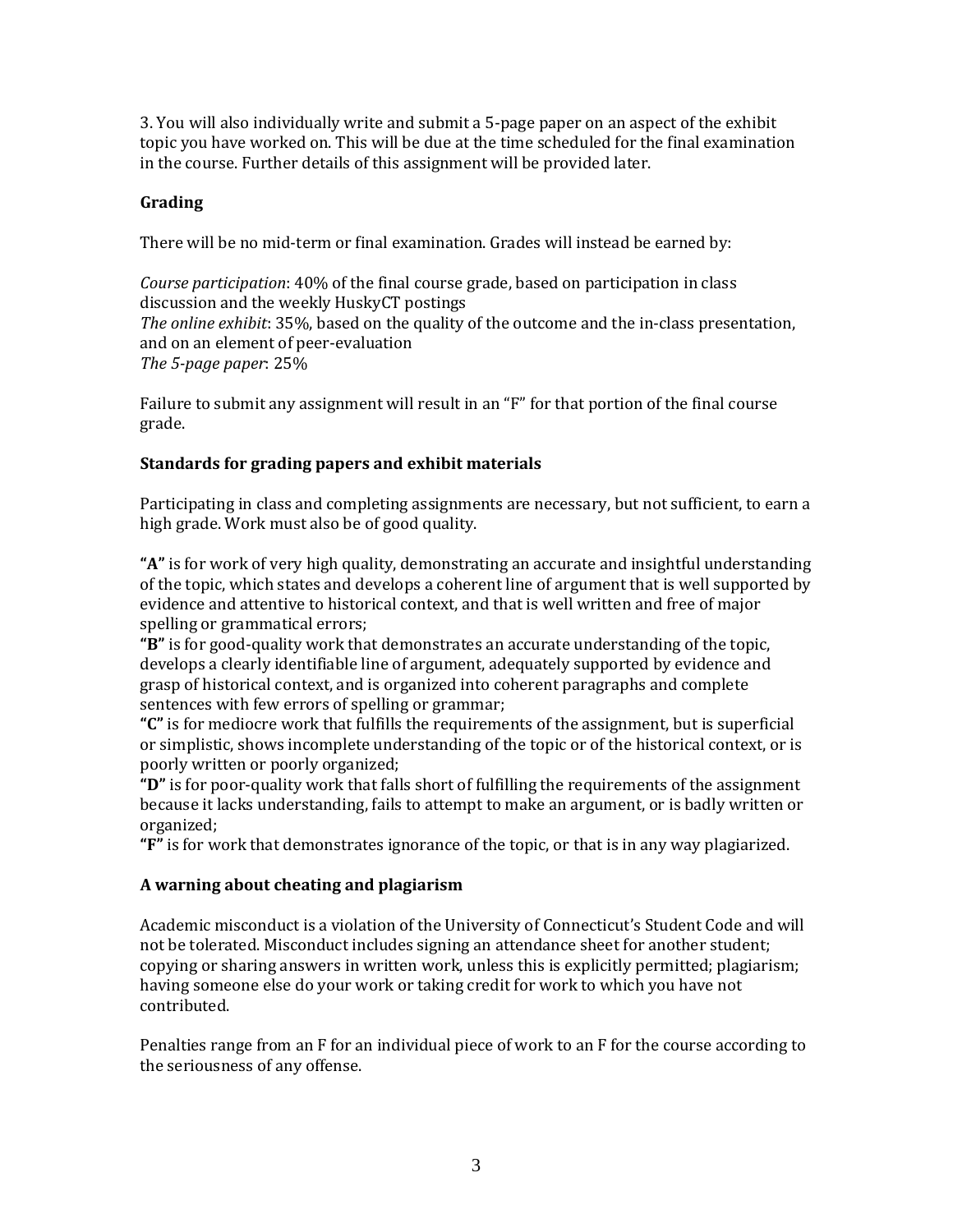**Plagiarism in written work consists of presenting someone else's words as if they were your own**. We check submitted work to ensure that this has not happened. Here are some general suggestions for avoiding plagiarism. Please read and follow them all:

When you are writing a paper or exhibit material, you may not copy any passage from a book, article, website, or any other person's writing without indicating that you are doing so.

Direct quotations must be in quote marks, and the sources for all passages must be provided. (We'll discuss how to accomplish this in an exhibit).

Cutting and pasting passages (from any source), paraphrasing them (by adding or cutting out words), or altering words to disguise the origin, is as unacceptable as direct copying without attribution, and will be treated similarly.

**Your aim when writing should be to express as much as possible of what you want to say in your own words**. Quotations should usually be brief, and used mostly as evidence to illustrate or demonstrate what you intend to argue.

You can avoid plagiarism by taking care when you make notes to indicate the sources you are using, and to place in quote marks any passages you copy directly into your notes.

When you use your notes to help compose what you are writing, do not copy directly from them, but find fresh ways of expressing what you are trying to say.

Do not draft a paper by cutting and pasting copied passages into it, even if you intend to delete these or place them in quotation marks and provide citations. In your hurry to finish the paper you might omit to remove or edit these passages.

**Guidance about avoiding plagiarism and citing sources can be found at [www.plagiarism.org,](http://www.plagiarism.org/) which you are strongly encouraged to consult.** The units "Plagiarism 101" and "Citing Sources" are particularly relevant.

If you have any doubts or questions about how you should proceed, ask.

You should also read and be familiar with UConn's statements and advice on academic integrity, accessible via the links a[t http://community.uconn.edu](http://community.uconn.edu/).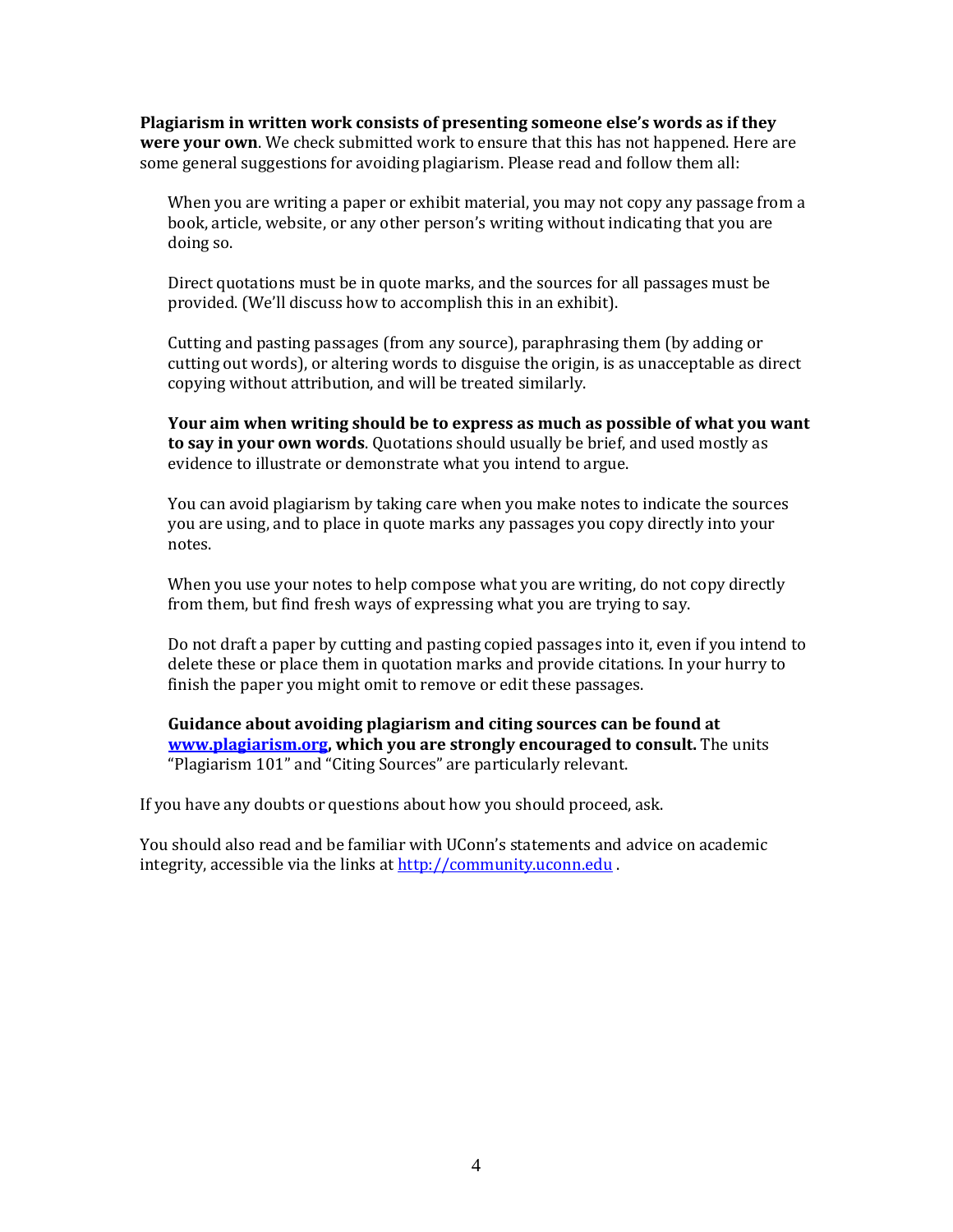## **SCHEDULE OF MEETINGS**

## **Jan 21 Introduction to the course: Why does the Civil War matter?**

## **Jan 28 North and South: similar or different?**

McPherson 6-46, 91-103 Levine 3-120 Edward Pessen, "How Different from Each Other were the Antebellum North and South?" *American Historical Review* 85 (Dec. 1980): 1119-1149 Richard Ernsberger Jr, "Slavery as an Industrial Cornerstone: Interview with Edward Baptist," *American History* 49, no. 6 (Feb 2015): 26-27

## **Feb 4 Slavery, abolitionism, and politics**

McPherson 47-91 Levine 121-198 Foner *FT* 3-62 John C. Calhoun, Speech in the U.S. Senate, Feb 6, 1837 ("Positive Good" speech) excerpts <http://teachingamericanhistory.org/library/document/slavery-a-positive-good/> Angelina Grimké, Speech at Pennsylvania Hall, Philadelphia, May 17, 1838 <http://www.pbs.org/wgbh/aia/part4/4h2939t.html> William Lloyd Garrison, "The American Union," *The Liberator* Jan 10, 1845 <http://fair-use.org/the-liberator/1845/01/10/the-american-union> Platform of the Free Soil Party, 1848 <http://www.angelfire.com/indie/ourcampaigns/1848.html> Frederick Douglass, "The Meaning of July 4th for the Negro," Speech at Rochester, NY, July 5, 1852<http://www.pbs.org/wgbh/aia/part4/4h2927t.html> George Fitzhugh, *Sociology for the South, Or The Failure of Free Society* (1854) excerpts [http://teachingamericanhistory.org/library/document/sociology-for-the-south-or-the](http://teachingamericanhistory.org/library/document/sociology-for-the-south-or-the-failure-of-free-society/)[failure-of-free-society/](http://teachingamericanhistory.org/library/document/sociology-for-the-south-or-the-failure-of-free-society/) George Fitzhugh, *Cannibals All! Or, Slaves without Masters* (1857), excerpts

<http://teachingamericanhistory.org/library/document/cannibals-all/>

# **Feb 11 Political upheavals of the 1850s**

McPherson 117-201 Levine 199-224 Foner *FT* 63-131 James H. Hammond, Speech in the U.S. Senate, Mar 4, 1858 ("Cotton is King" speech) <http://teachingamericanhistory.org/library/document/cotton-is-king/> Abraham Lincoln, Speech at Springfield, IL, June 16, 1858 ("House Divided" speech) <http://www.abrahamlincolnonline.org/lincoln/speeches/house.htm> Stephen A. Douglas, Speech at Chicago, July 9, 1858 <http://teachingamericanhistory.org/library/document/homecoming-speech-at-chicago/> William H. Seward, Speech at Rochester, NY, Oct 25, 1858 ("Irrepressible Conflict" speech) <http://www.bartleby.com/268/9/16.html>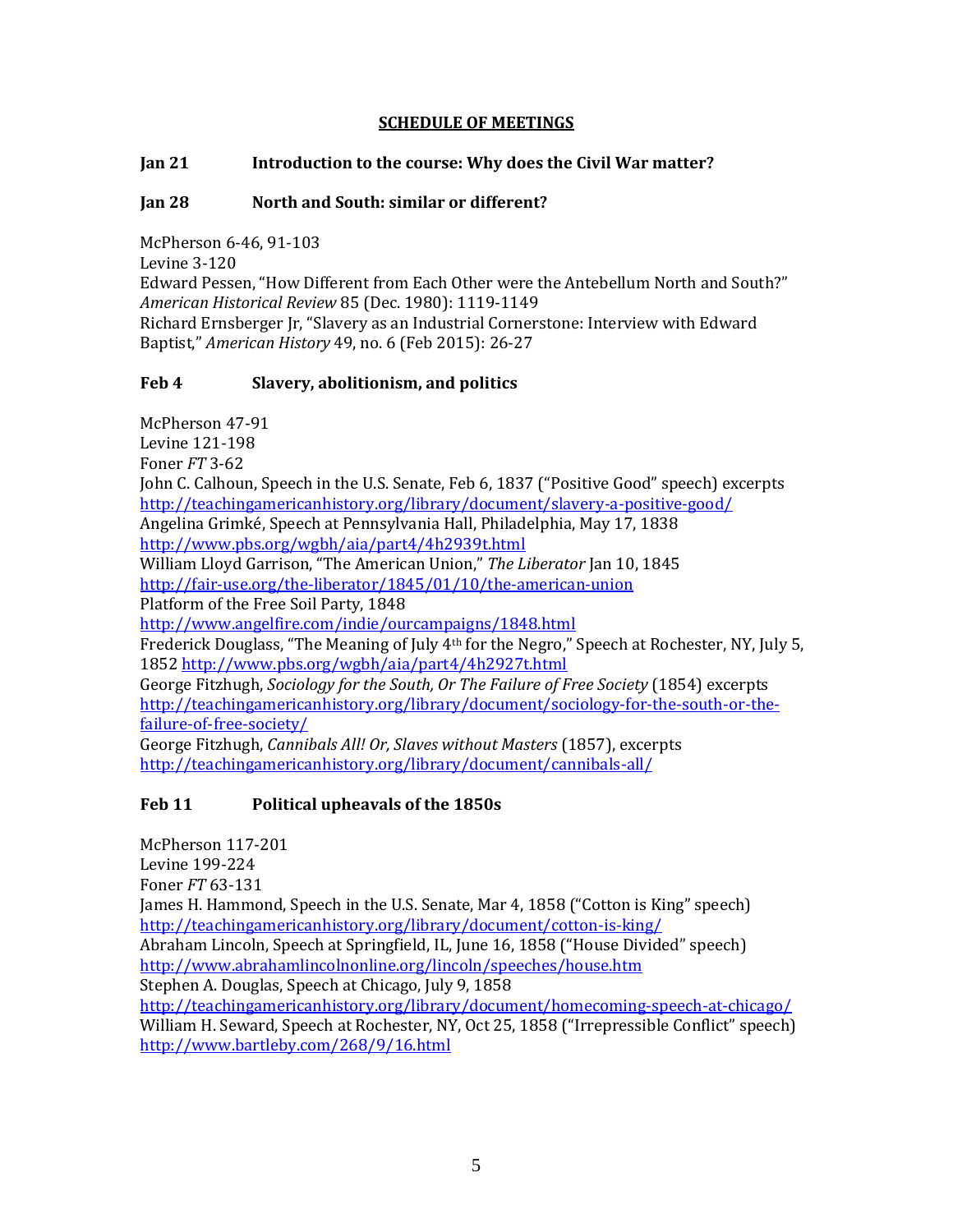## **Feb 18 Secession**

McPherson 202-275 Levine 225-242 Foner *FT* 132-165 Abraham Lincoln, Address at Cooper Union, New York, Feb 27, 1860 at <http://www.abrahamlincolnonline.org/lincoln/speeches/cooper.htm> Declarations of Cause of Seceding States, 1860-61 at <http://www.civilwar.org/education/history/primarysources/declarationofcauses.html>

 (read South Carolina's and at least one other) Alexander H. Stephens, Speech at Savannah, Ga., March 21, 1861 ("Corner-stone Speech"), [http://web.archive.org/web/20130822142313/http://teachingamericanhistory.org/librar](http://web.archive.org/web/20130822142313/http:/teachingamericanhistory.org/library/document/cornerstone-speech/) [y/document/cornerstone-speech/](http://web.archive.org/web/20130822142313/http:/teachingamericanhistory.org/library/document/cornerstone-speech/)

## **Feb 25 Crises of the Union, 1861-2**

McPherson 276-307, 339-350, 387-391, 546-557 Foner *FT* 166-205 Abraham Lincoln, First Inaugural Address, Mar 4, 1861 [http://avalon.law.yale.edu/19th\\_century/lincoln1.asp](http://avalon.law.yale.edu/19th_century/lincoln1.asp) Frederick Douglass, "How to End the War," *Douglass's Monthly* (May 1861), <http://rbscp.lib.rochester.edu/4373>

#### **Mar 3 Emancipation**

McPherson 350-358, 490-510, 524-545, 557-567 Foner *FT* 206-247 Barbara Jeanne Fields, *Slavery and Freedom on the Middle Ground: Maryland During the Nineteenth Century* (1985), 90-130 **H** Abraham Lincoln, Address on Colonization, Aug 14, 1862 <http://quod.lib.umich.edu/l/lincoln/lincoln5/1:812?rgn=div1;view=fulltext> Abraham Lincoln, Preliminary Emancipation Proclamation, Sep 22, 1862 [http://www.archives.gov/exhibits/american\\_originals\\_iv/sections/preliminary\\_emancipati](http://www.archives.gov/exhibits/american_originals_iv/sections/preliminary_emancipation_proclamation.html) on proclamation.html# (click on links to reach transcript) Abraham Lincoln, Emancipation Proclamation, Jan 1, 1863 [https://www.archives.gov/exhibits/featured\\_documents/emancipation\\_proclamation/tran](https://www.archives.gov/exhibits/featured_documents/emancipation_proclamation/transcript.html) [script.html](https://www.archives.gov/exhibits/featured_documents/emancipation_proclamation/transcript.html) Abraham Lincoln to James C. Conkling, Aug 26, 1863 <http://www.abrahamlincolnonline.org/lincoln/speeches/conkling.htm>

## **Mar 10 War and society**

McPherson 308-338, 428-450, 477-489, 600-625 Faust 3-136 Thavolia Glymph, *Out of the House of Bondage: The Transformation of the Plantation Household* (2008), 97-136 **H**

*Mar 17 Spring Break: no class*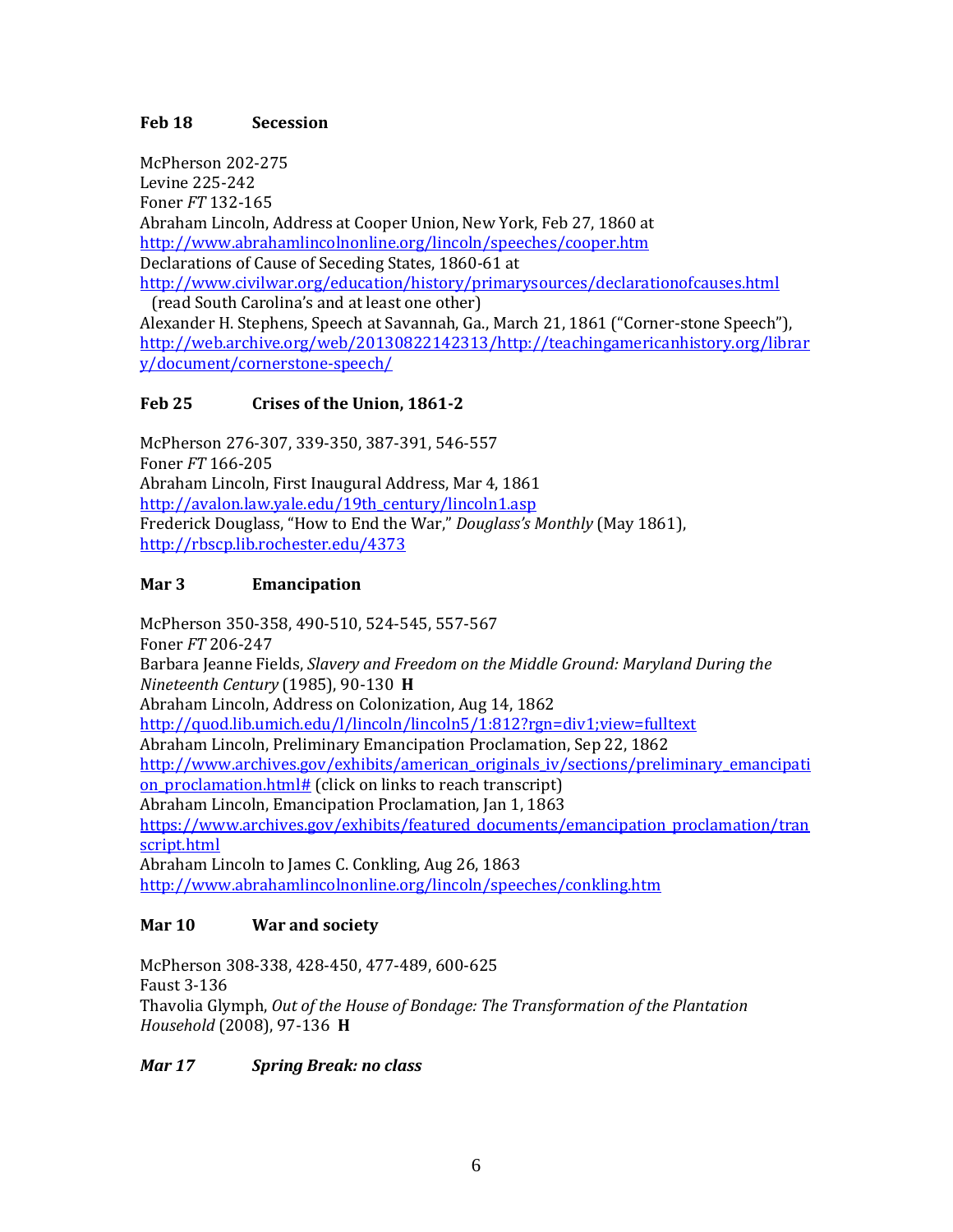# **Mar 24 Lincoln's administration challenged, 1863-1864**

McPherson 591-600, 713-806

Frederick Douglass, "The Mission of the War," Speech to Women's Loyal League, Jan 1864 <http://www.blackpast.org/1864-frederick-douglass-mission-war> Documents in Newberry Library Digital Collection, "Treason or Loyal Opposition? Copperheads and Dissent During the Civil War" <http://dcc.newberry.org/collections/copperheads-and-dissent-during-the-civil-war> Abraham Lincoln, "Blind Memorandum," Aug 23, 1864 <http://blogs.loc.gov/loc/files/2014/08/Blind-memo-recto-al0204.jpg>

## **Mar 31 The end of the Confederacy and slavery**

McPherson 807-852 Foner *FT* 248-289 Jefferson Davis, Speech at the African Church, Richmond VA, Feb 6, 1865 <https://jeffersondavis.rice.edu/Content.aspx?id=102> Abraham Lincoln, Second Inaugural Address, March 4, 1865 <http://www.loc.gov/teachers/newsevents/events/lincoln/pdf/avalonInaug2.pdf>

## **Apr 7 Outcomes of the war**

McPherson 853-858 Foner *FT* 323-336 Faust 250-265 Foner *SHR* 1-81 Christopher Clark, *Social Change in America: From the Revolution through the Civil War* (2006), 249-296 **H** J. David Hacker, "A Census-Based Count of the Civil War Dead," *Civil War History* 57 (Dec 2011): 307-348

## **Apr 14 Reconstruction**

McPherson 698-713, 859-862 Foner *FT* 290-322 Foner *SHR* 82-179 Address of the Colored Convention to the People of Alabama, 1867 Carl Schurz, Speech in the U.S. Senate, Jan 30, 1872 <http://teachingamericanhistory.org/library/document/plea-for-amnesty/> L. Q. C. Lamar, Speech on Reconstruction, June 1874 U.S. Grant, Proclamation on Law and Order in South Carolina, Aug 1876 <http://www.presidency.ucsb.edu/ws/index.php?pid=70542>

# **Apr 21 Memory of the Civil War**

Frederick Douglass, "Address at the Graves of the Unknown Dead," Arlington VA, May 30, 1871 [http://cw.routledge.com/textbooks/9780415537070/data/section5/douglass](http://cw.routledge.com/textbooks/9780415537070/data/section5/douglass-address.pdf)[address.pdf](http://cw.routledge.com/textbooks/9780415537070/data/section5/douglass-address.pdf)